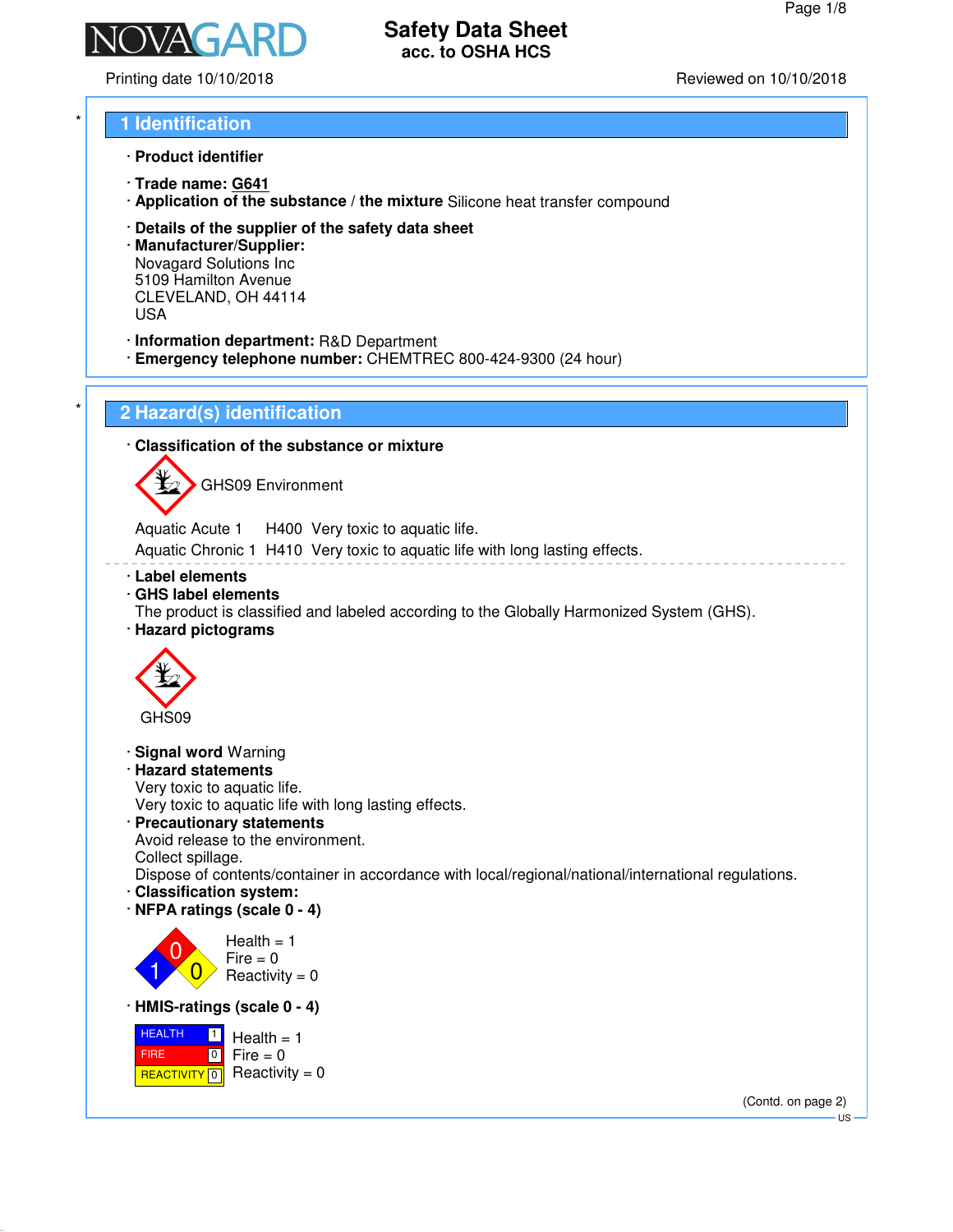(Contd. of page 1)

# **Safety Data Sheet acc. to OSHA HCS**

NAGAR

### **Trade name: G641**

- · **Other hazards**
- · **Results of PBT and vPvB assessment**
- · **PBT:** Not applicable.
- · **vPvB:** Not applicable.

### **3 Composition/information on ingredients**

· **Chemical characterization: Mixtures**

- · **Description:** Mixture of the substances listed below with nonhazardous additions.
- · **Dangerous components:**
- 1314-13-2 zinc oxide 70–80%

### \* **4 First-aid measures**

- · **Description of first aid measures**
- · **After inhalation:** Supply fresh air; consult doctor in case of complaints.
- · **After skin contact:** Generally the product does not irritate the skin.
- · **After eye contact:** Rinse opened eye for several minutes under running water.
- · **After swallowing:** If symptoms persist consult doctor.
- · **Information for doctor:**
- · **Most important symptoms and effects, both acute and delayed** No further relevant information available.
- · **Indication of any immediate medical attention and special treatment needed** No further relevant information available.

### **5 Fire-fighting measures**

- · **Extinguishing media**
- · **Suitable extinguishing agents:** Use fire fighting measures that suit the environment.
- · **Special hazards arising from the substance or mixture** No further relevant information available.
- · **Advice for firefighters**
- · **Protective equipment:** No special measures required.

### \* **6 Accidental release measures**

- · **Personal precautions, protective equipment and emergency procedures** Not required.
- · **Environmental precautions:** Do not allow product to reach sewage system or any water course. Inform respective authorities in case of seepage into water course or sewage system. Do not allow to enter sewers/ surface or ground water. · **Methods and material for containment and cleaning up:**
- Dispose contaminated material as waste according to item 13.
- · **Reference to other sections** See Section 7 for information on safe handling. See Section 8 for information on personal protection equipment. See Section 13 for disposal information.

(Contd. on page 3)

US

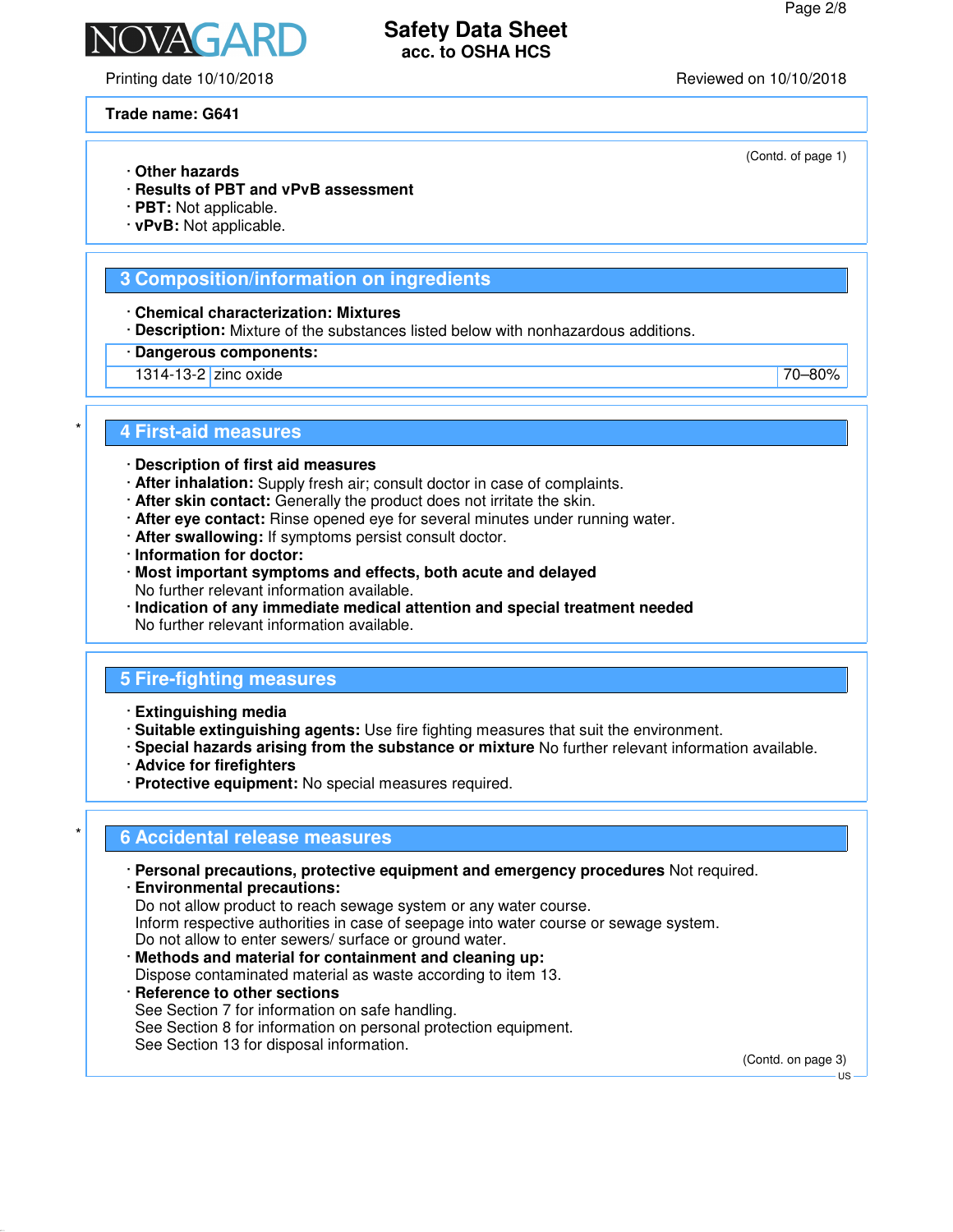

Printing date 10/10/2018 Reviewed on 10/10/2018

### **Trade name: G641**

|                      | · Protective Action Criteria for Chemicals | (Contd. of page 2)      |
|----------------------|--------------------------------------------|-------------------------|
| $\cdot$ PAC-1:       |                                            |                         |
| 1314-13-2 zinc oxide |                                            | 10 mg/m $3$             |
|                      | 115-77-5 pentaerythritol                   | 30 mg/m $3$             |
| $·$ PAC-2:           |                                            |                         |
| 1314-13-2 zinc oxide |                                            | 15 mg/m $3$             |
|                      | 115-77-5 pentaerythritol                   | $90 \text{ mg/m}^3$     |
| $·$ PAC-3:           |                                            |                         |
| 1314-13-2 zinc oxide |                                            | 2,500 mg/m <sup>3</sup> |
|                      | 115-77-5 pentaerythritol                   | 540 mg/m <sup>3</sup>   |

### \* **7 Handling and storage**

- · **Handling:**
- · **Precautions for safe handling** No special precautions are necessary if used correctly.
- · **Information about protection against explosions and fires:** No special measures required.
- · **Conditions for safe storage, including any incompatibilities**
- · **Storage:**
- · **Requirements to be met by storerooms and receptacles:** No special requirements.
- · **Information about storage in one common storage facility:** Not required.
- · **Further information about storage conditions:** None.
- · **Specific end use(s)** No further relevant information available.

### \* **8 Exposure controls/personal protection**

· **Additional information about design of technical systems:** No further data; see item 7.

### · **Control parameters**

| Components with limit values that require monitoring at the workplace: |
|------------------------------------------------------------------------|
|------------------------------------------------------------------------|

### **1314-13-2 zinc oxide**

- PEL Long-term value: 15<sup>\*</sup> 5<sup>\*\*</sup> mg/m<sup>3</sup> \*total dust \*\*respirable fraction and fume
- REL Short-term value: 10<sup>\*\*</sup> mg/m<sup>3</sup> Long-term value:  $5 \text{ mg/m}^3$ Ceiling limit value: 15\* mg/m³ \*dust only \*\*fume
- TLV Short-term value: 10<sup>\*</sup> mg/m<sup>3</sup> Long-term value:  $2<sup>*</sup>$  mg/m<sup>3</sup> \*as respirable fraction

· **Additional information:** The lists that were valid during the creation were used as basis.

- · **Exposure controls**
- · **Personal protective equipment:**
- · **General protective and hygienic measures:** Wash hands before breaks and at the end of work.
- · **Breathing equipment:** Not required.
- · **Protection of hands:**

The glove material has to be impermeable and resistant to the product/ the substance/ the preparation.

US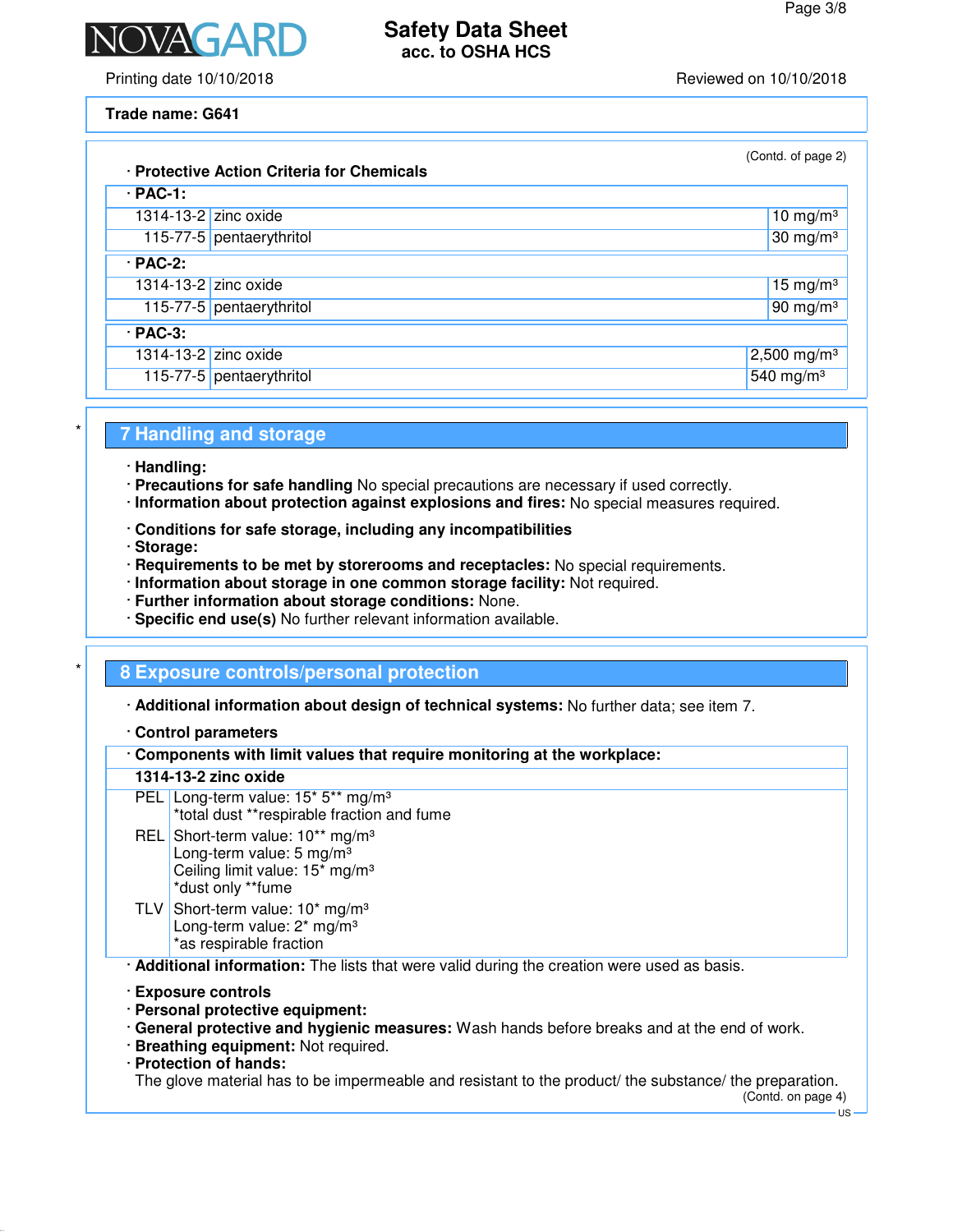Printing date 10/10/2018 Reviewed on 10/10/2018

**NAGA** 

### **Trade name: G641**

(Contd. of page 3)

Due to missing tests no recommendation to the glove material can be given for the product/ the preparation/ the chemical mixture.

Selection of the glove material on consideration of the penetration times, rates of diffusion and the degradation

### · **Material of gloves**

The selection of the suitable gloves does not only depend on the material, but also on further marks of quality and varies from manufacturer to manufacturer. As the product is a preparation of several substances, the resistance of the glove material can not be calculated in advance and has therefore to be checked prior to the application.

### · **Penetration time of glove material**

The exact break through time has to be found out by the manufacturer of the protective gloves and has to be observed.

· **Eye protection:** Not required.

| · General Information<br>· Appearance:<br>Form:<br>Color:<br>· Odor: | Highly viscous                                |
|----------------------------------------------------------------------|-----------------------------------------------|
|                                                                      |                                               |
|                                                                      |                                               |
|                                                                      | White                                         |
| Odor threshold:                                                      | Odorless<br>Not determined.                   |
| · pH-value:                                                          | Not applicable.                               |
| · Change in condition                                                |                                               |
| <b>Melting point/Melting range:</b>                                  | Undetermined.                                 |
| <b>Boiling point/Boiling range:</b>                                  | Undetermined.                                 |
| · Flash point:                                                       | >260 °C (>500 °F)                             |
| · Flammability (solid, gaseous):                                     | Not determined.                               |
| Decomposition temperature:                                           | Not determined.                               |
| · Auto igniting:                                                     | Product is not selfigniting.                  |
| · Danger of explosion:                                               | Product does not present an explosion hazard. |
| · Explosion limits:                                                  |                                               |
| Lower:                                                               | Not determined.                               |
| Upper:                                                               | Not determined.                               |
| · Vapor pressure:                                                    | Not applicable.                               |
| $\cdot$ Density at 20 °C (68 °F):                                    | 2.5 g/cm <sup>3</sup> (20.8625 lbs/gal)       |
| · Relative density                                                   | Not determined.                               |
| · Vapor density                                                      | Not applicable.                               |
| · Evaporation rate                                                   | Not applicable.                               |
| · Solubility in / Miscibility with                                   |                                               |
| Water:                                                               | Insoluble.                                    |
| · Partition coefficient (n-octanol/water): Not determined.           |                                               |
| · Viscosity:<br><b>Dynamic:</b>                                      | Not applicable.                               |

US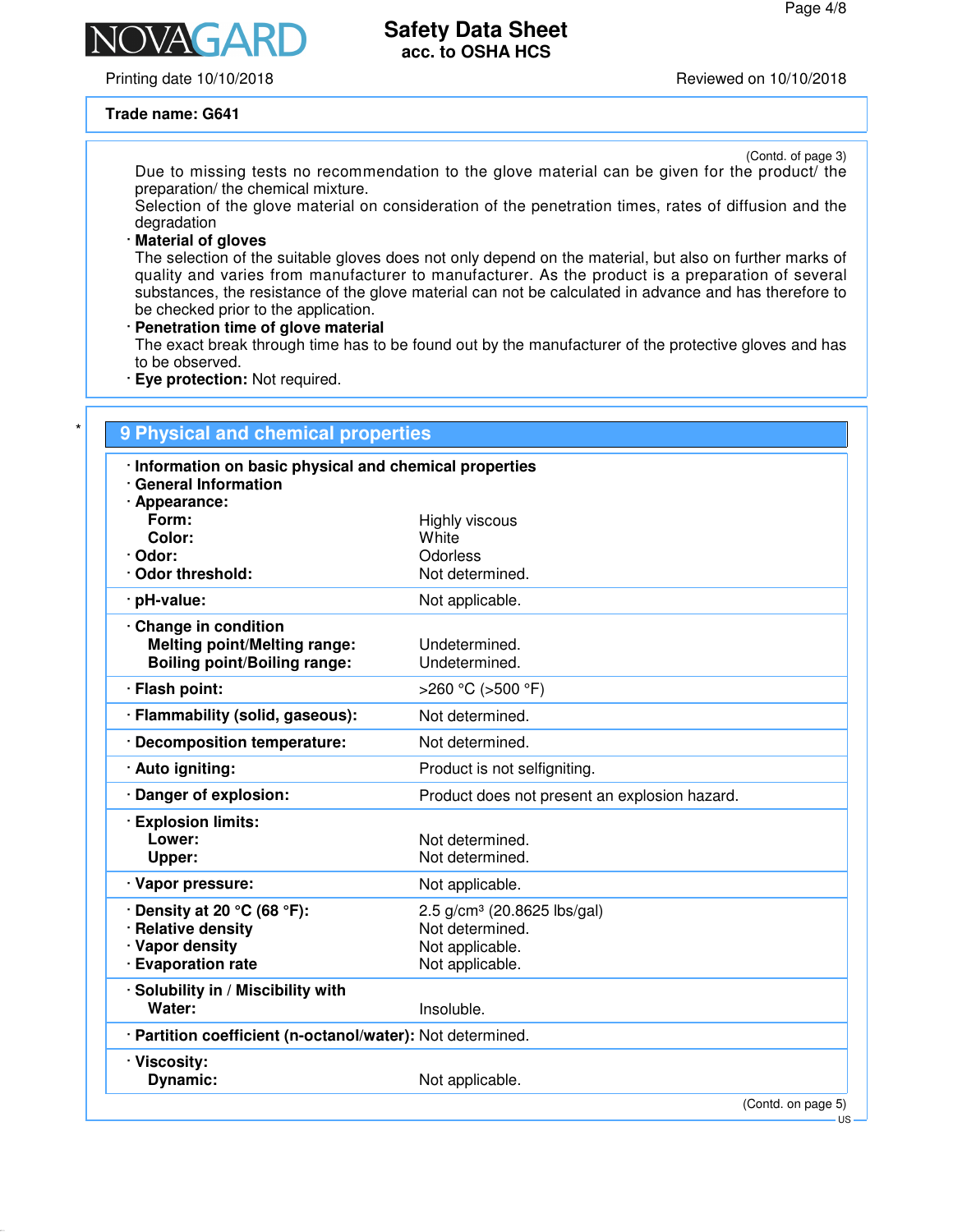

Printing date 10/10/2018 Reviewed on 10/10/2018

**Trade name: G641**

|                                           |                                                         | (Contd. of page 4) |
|-------------------------------------------|---------------------------------------------------------|--------------------|
| Kinematic:                                | Not applicable.                                         |                    |
| · Solvent content:<br><b>VOC content:</b> | $< 0.50 \%$                                             |                    |
| Solids content:<br>Other information      | 100.0 $%$<br>No further relevant information available. |                    |

# **10 Stability and reactivity**

- · **Reactivity** No further relevant information available.
- · **Chemical stability**
- · **Thermal decomposition / conditions to be avoided:**
- No decomposition if used according to specifications.
- · **Possibility of hazardous reactions** No dangerous reactions known.
- · **Conditions to avoid** No further relevant information available.
- · **Incompatible materials:** No further relevant information available. · **Hazardous decomposition products:**
- Carbon monoxide, carbon dioxide, silicon dioxide, formaldehyde

# **11 Toxicological information**

- · **Information on toxicological effects**
- · **Acute toxicity:**
- · **LD/LC50 values that are relevant for classification:**
- **1314-13-2 zinc oxide**
- Oral LD50 >5,000 mg/kg (rat)
- · **Primary irritant effect:**
- · **on the skin:** No irritant effect.
- · **on the eye:** No irritating effect.
- · **Sensitization:** No sensitizing effects known.
- · **Additional toxicological information:**

· **Carcinogenic categories**

- · **IARC (International Agency for Research on Cancer)**
- None of the ingredients is listed.

· **NTP (National Toxicology Program)**

None of the ingredients is listed.

· **OSHA-Ca (Occupational Safety & Health Administration)**

None of the ingredients is listed.

### **12 Ecological information**

- · **Toxicity**
- · **Aquatic toxicity:** No further relevant information available.
- · **Persistence and degradability** No further relevant information available.
- · **Behavior in environmental systems:**
- · **Bioaccumulative potential** No further relevant information available.
- · **Mobility in soil** No further relevant information available.

(Contd. on page 6)

US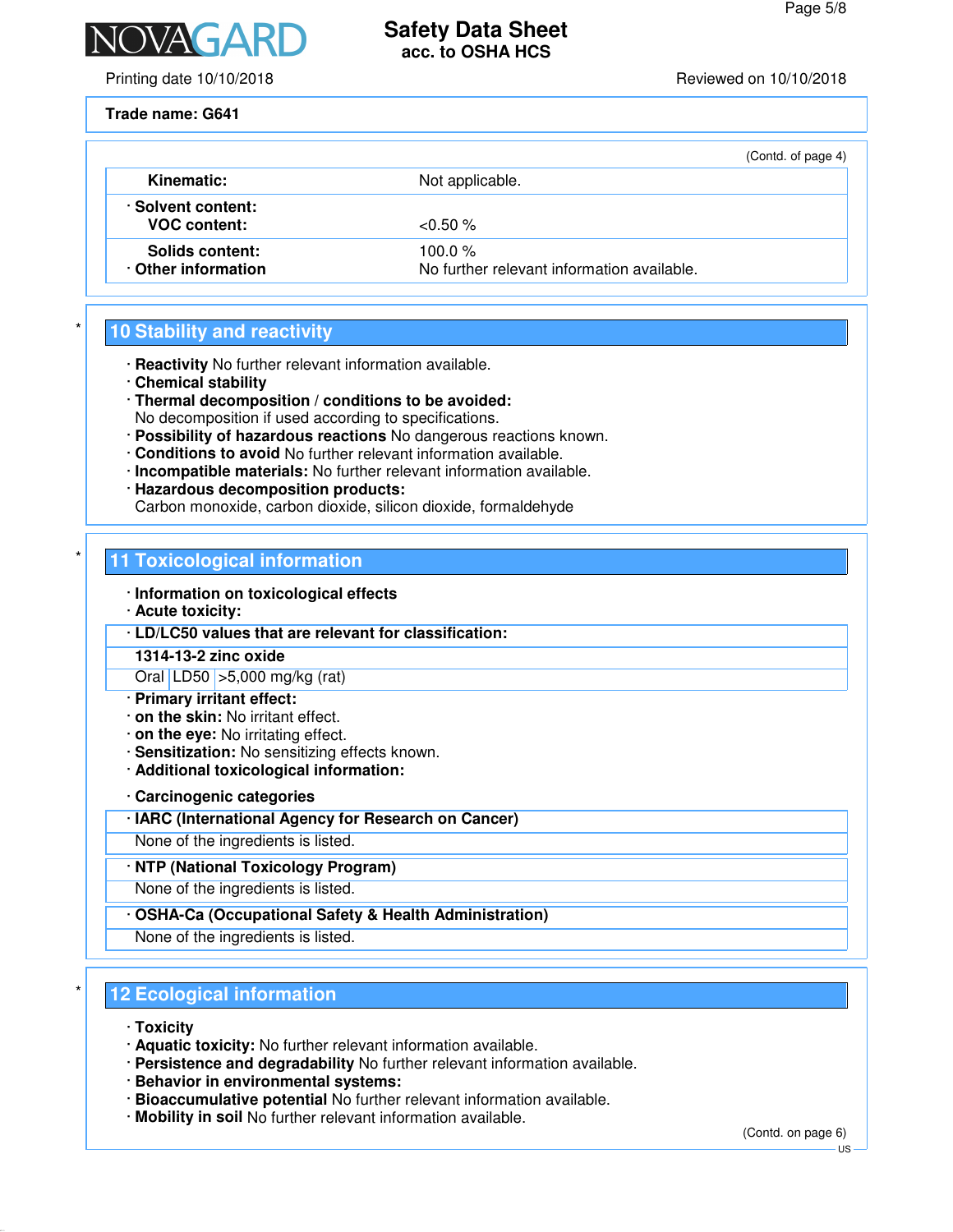(Contd. of page 5)

US



# **Safety Data Sheet acc. to OSHA HCS**

Printing date 10/10/2018 Reviewed on 10/10/2018

**Trade name: G641**

· **Ecotoxical effects:** · **Remark:** Very toxic for fish · **Additional ecological information:** · **General notes:** Water hazard class 3 (Self-assessment): extremely hazardous for water Do not allow product to reach ground water, water course or sewage system, even in small quantities. Danger to drinking water if even extremely small quantities leak into the ground. Also poisonous for fish and plankton in water bodies. Very toxic for aquatic organisms · **Results of PBT and vPvB assessment** · **PBT:** Not applicable. · **vPvB:** Not applicable. · **Other adverse effects** No further relevant information available. **13 Disposal considerations** · **Waste treatment methods** · **Recommendation:** Must not be disposed of together with household garbage. Do not allow product to reach sewage system. · **Uncleaned packagings:** · **Recommendation:** Disposal must be made according to official regulations. **14 Transport information**

| · UN-Number<br>· DOT, IMDG, IATA                | UN3077                                                                               |
|-------------------------------------------------|--------------------------------------------------------------------------------------|
| · UN proper shipping name<br>$\cdot$ DOT        | Environmentally hazardous substances, solid, n.o.s. (zinc<br>oxide)                  |
| · IMDG                                          | ENVIRONMENTALLY HAZARDOUS SUBSTANCE,<br>SOLID, N.O.S. (zinc oxide), MARINE POLLUTANT |
| $\cdot$ IATA                                    | ENVIRONMENTALLY HAZARDOUS SUBSTANCE,<br>SOLID, N.O.S. (zinc oxide)                   |
| · Transport hazard class(es)                    |                                                                                      |
| · DOT, IMDG, IATA                               |                                                                                      |
|                                                 |                                                                                      |
| · Class<br>∙ Label                              | 9 Miscellaneous dangerous substances and articles<br>9                               |
| · Packing group<br>· DOT, IMDG, IATA            | Ш                                                                                    |
| · Environmental hazards:<br>· Marine pollutant: | Yes (DOT)<br>Symbol (fish and tree)                                                  |
|                                                 | (Contd. on page 7)                                                                   |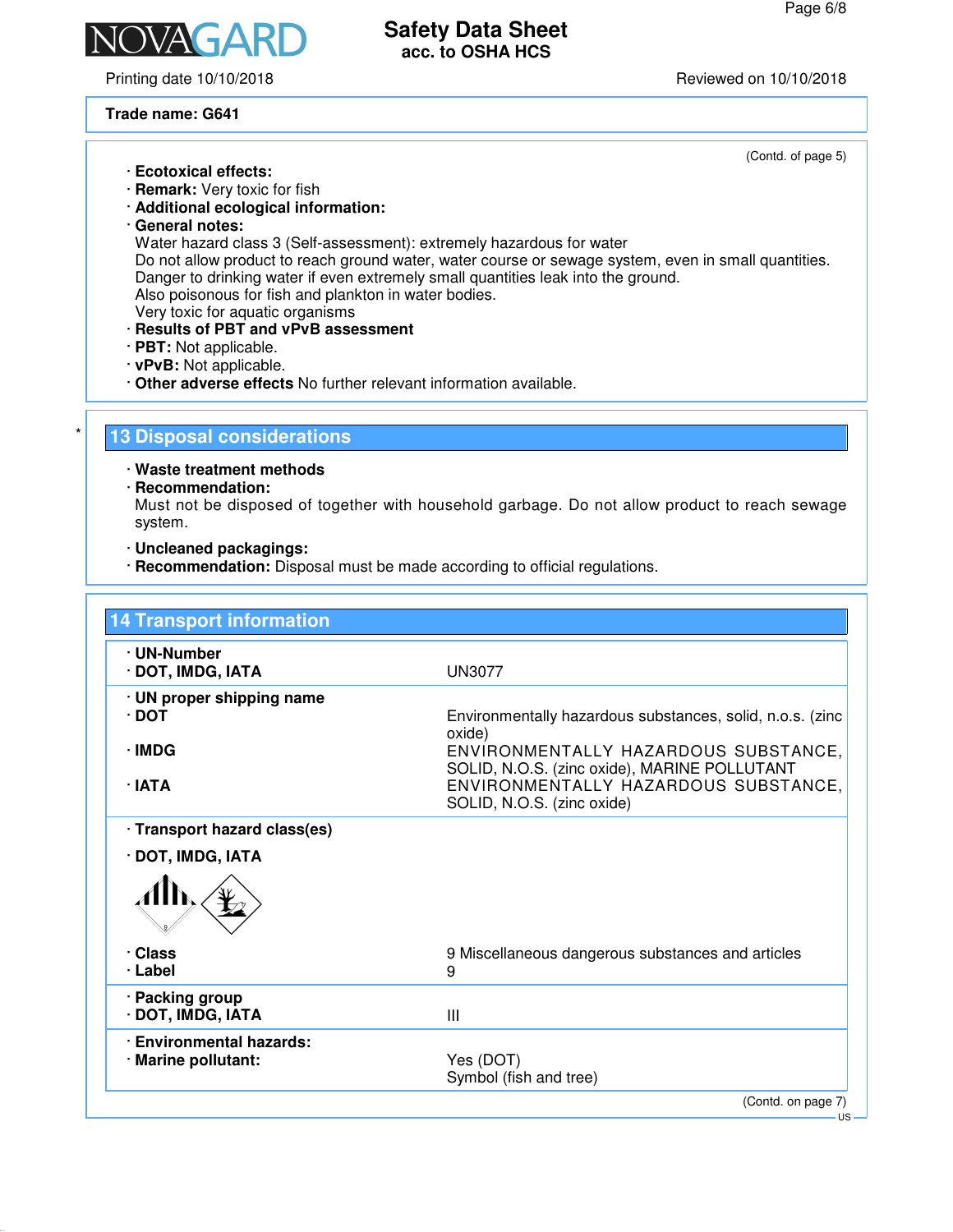

Printing date 10/10/2018 Reviewed on 10/10/2018

# **Safety Data Sheet acc. to OSHA HCS**

**Trade name: G641**

| · Special marking (IATA):<br>Symbol (fish and tree)<br>· Special precautions for user<br>Warning: Miscellaneous dangerous substances and<br>articles<br>· Danger code (Kemler):<br>90<br><b>EMS Number:</b><br>$F-A, S-F$<br>· Stowage Category<br>A |  |
|------------------------------------------------------------------------------------------------------------------------------------------------------------------------------------------------------------------------------------------------------|--|
|                                                                                                                                                                                                                                                      |  |
|                                                                                                                                                                                                                                                      |  |
|                                                                                                                                                                                                                                                      |  |
|                                                                                                                                                                                                                                                      |  |
|                                                                                                                                                                                                                                                      |  |
| · Stowage Code<br>SW23 When transported in BK3 bulk container, see<br>7.6.2.12 and 7.7.3.9.                                                                                                                                                          |  |
| · Transport in bulk according to Annex II of                                                                                                                                                                                                         |  |
| <b>MARPOL73/78 and the IBC Code</b><br>Not applicable.                                                                                                                                                                                               |  |
| · Transport/Additional information:                                                                                                                                                                                                                  |  |
| ∙ DOT                                                                                                                                                                                                                                                |  |
| · Quantity limitations<br>On passenger aircraft/rail: No limit                                                                                                                                                                                       |  |
| On cargo aircraft only: No limit                                                                                                                                                                                                                     |  |
| Special marking with the symbol (fish and tree).<br>· Remarks:                                                                                                                                                                                       |  |
| · IMDG                                                                                                                                                                                                                                               |  |
| · Limited quantities (LQ)<br>$5$ kg                                                                                                                                                                                                                  |  |
| · Excepted quantities (EQ)<br>Code: E1                                                                                                                                                                                                               |  |
| Maximum net quantity per inner packaging: 30 g<br>Maximum net quantity per outer packaging: 1000 g                                                                                                                                                   |  |
| UN 3077 ENVIRONMENTALLY HAZARDOUS<br>· UN "Model Regulation":<br>SUBSTANCES, SOLID, N.O.S. (ZINC OXIDE), 9, III                                                                                                                                      |  |

# **15 Regulatory information**

· **Safety, health and environmental regulations/legislation specific for the substance or mixture** · **Sara**

- · **Section 355 (extremely hazardous substances):**
- None of the ingredients is listed.
- · **Section 313 (Specific toxic chemical listings):**
- 1314-13-2 zinc oxide
- · **TSCA (Toxic Substances Control Act):** All ingredients are listed.
- · **Proposition 65**
- · **Chemicals known to cause cancer:**
- None of the ingredients is listed.
- · **Chemicals known to cause reproductive toxicity for females:**
- None of the ingredients is listed.
- · **Chemicals known to cause reproductive toxicity for males:**
- None of the ingredients is listed.
- · **Chemicals known to cause developmental toxicity:**
- None of the ingredients is listed.

(Contd. on page 8)

US